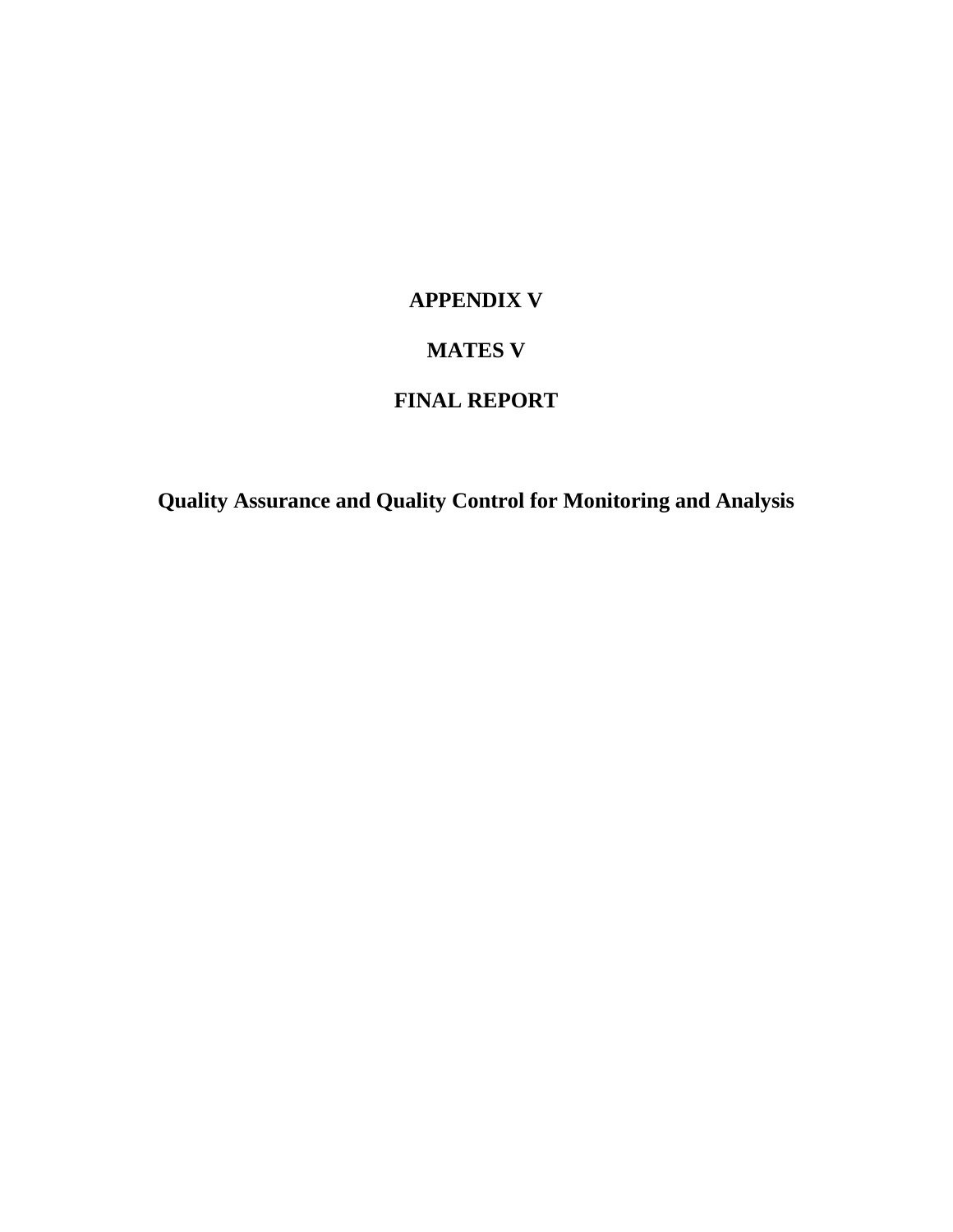# **DISCLAIMER**

Any or all reference made in this Appendix to a specific product or brand name does not constitute an endorsement of that product or brand by the South Coast Air Quality Management District.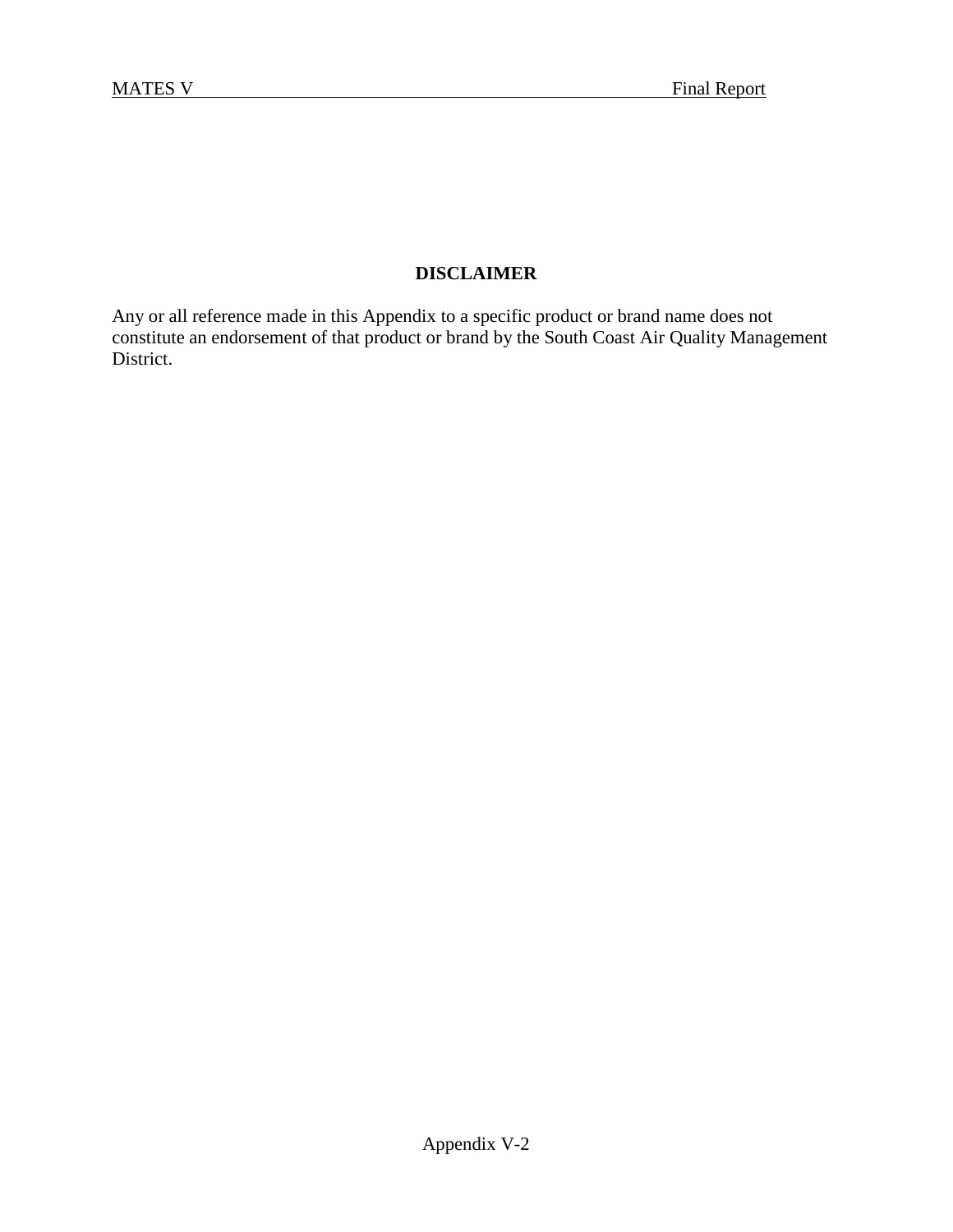# **Appendix V**

# **Quality Assurance and Quality Control for Monitoring and Analysis**

# **V.1.INTRODUCTION**

This appendix, in association with the sampling and analysis detail provided in Appendix III of this report, describes the objectives, procedures, documentation, and data review techniques that were used by the South Coast AQMD to assure that MATES V produced data that met or exceeded the accepted criteria for its intended use.

# **V.1.1 Quality Assurance and Quality Control Background**

South Coast AQMD is committed to achieving high quality data that meets the objectives for the MATES program, as well as other environmental monitoring programs. The South Coast AQMD is designated by U.S. EPA, with primary responsibility for air monitoring and data quality under its jurisdiction.

# **V.1.1.1 Quality Management Plan (QMP)**

The South Coast AQMD Quality Management Plan (QMP<sup>[1](#page-2-0)</sup>), approved by U.S. EPA in 2017 (South Coast AQMD, 2016; see Section V.4, References), is the foundational document describing the agency's quality management system for air monitoring and laboratory analyses. It outlines quality assurance goals, policies, procedures, lines of authority, organizational responsibilities, evaluation, and reporting requirements. It is South Coast AQMD policy that sufficient quality assurance activities are conducted to demonstrate that data collected by and on behalf of South Coast AQMD are scientifically and legally valid for the purposes to which they are intended.

Quality Assurance (QA) encompasses all measures taken by management and staff to ensure that the quality of a finished product meets the regulations and standards of the organization and program. Major QA functions include review and oversight of most aspects of a measurement program, including planning documents, training, records, and procedures, as well as independent audits of sampling equipment, field instruments and performance tests of laboratory analyses.

Quality Control (QC) encompasses all the direct actions taken to achieve and maintain a desired level of quality for a given product. From an environmental monitoring perspective, QC includes all the measures taken by project managers and field, laboratory, and data management personnel to achieve a predetermined level of data reliability. QC is applied from the planning and design stages of the monitoring effort, through the implementation stages, to the handling, storage and reporting of accumulated data.

<span id="page-2-0"></span><sup>&</sup>lt;sup>1</sup> The South Coast AOMD Quality Management Plan, Quality Assurance Project Plans (OAPPs) and related Standard Operating Procedures (SOPs) are available upon request through the South Coast AQMD Monitoring and Analysis Division, Quality Assurance Branch.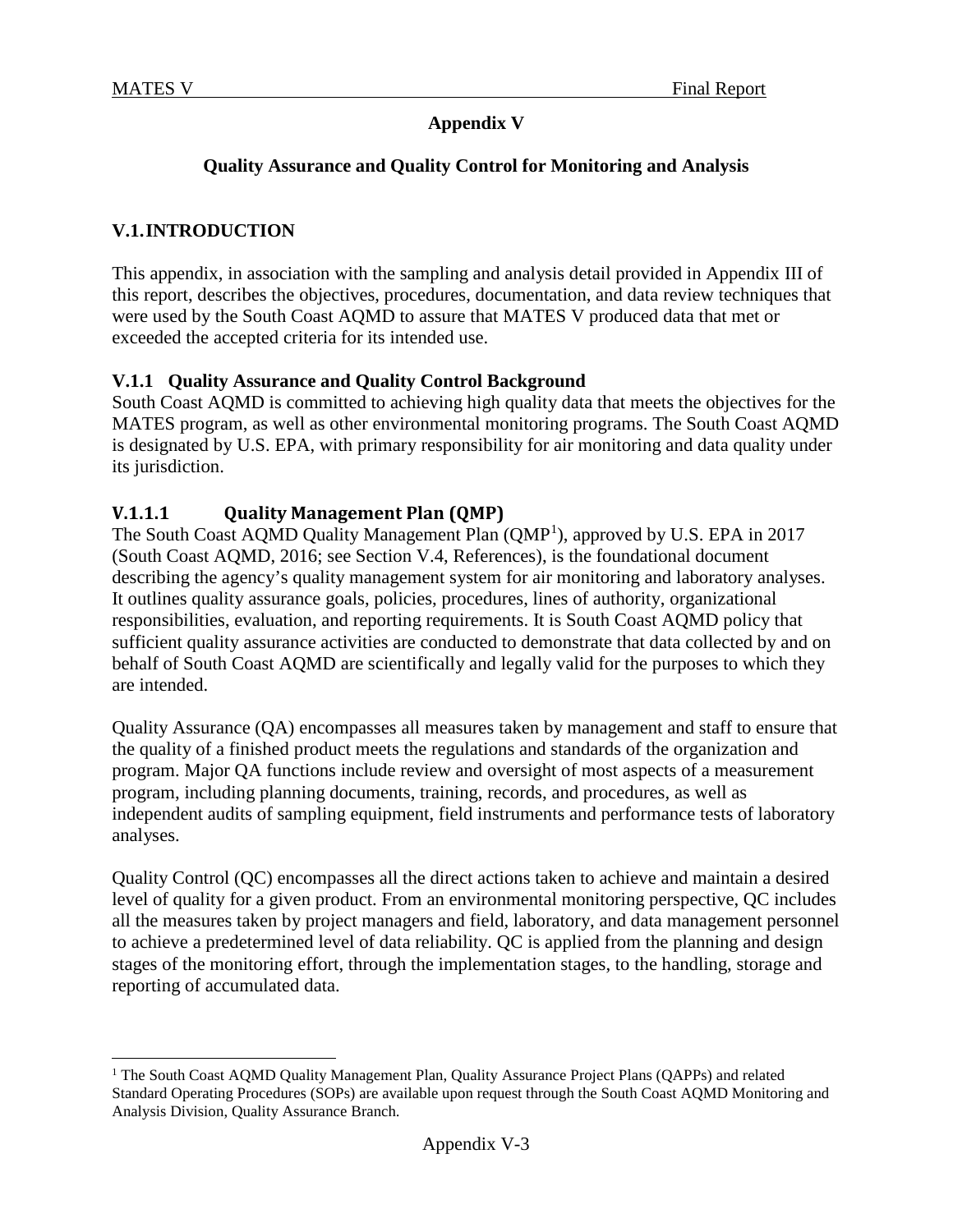# **V.1.1.2 Quality Assurance Project Plans (QAPPs)**

Quality Assurance Project Plans (QAPPs) describe the quality control, quality assurance, training, records management, measurement objectives, assessment activities, and other related technical activities for a project or program to ensure data is of a known and verifiable quality meeting its intended purpose. QAPPs also describe the responsibilities within the organization for carrying out each program component. They are intended to be sufficiently complete and detailed to ensure that data meet programmatic Data Quality Objectives (DQOs). The DQOs consider the program or project goals and the types of decisions that the data is intended to address by the end users. QAPPs include Standard Operating Procedures (SOPs) and Operational Assistance Guides (OAGs), which are the specific directions for performing sampling, monitoring, and analytical activities. This includes field monitoring operations, support (e.g., maintenance, repairs, calibrations), lab analyses, and independent audit activities. The QAPP documents list the QA and QC requirements for each activity and provide instructions for data review and validation, QA oversight and audits, and the corrective action process that is used to document issues that may have significant or repeated adverse impacts on data quality, completeness or safety, including the issue's resolution and recurrence minimization.

The QAPPs describe the Data Quality Indicators (DQIs) that are determined to ensure that the data is of known and defensible quality and available in a timely manner to meet the DQOs. DQIs typically include precision, accuracy/bias, completeness, representativeness, sensitivity, and comparability. Precision is a quantitative measure of how reproduceable the data are. Accuracy/bias is a quantitative measure of how well the measurements reflect what is actually in the sample. Completeness is a measure of the amount of valid data obtained from a measurement system compared to the amount that was expected. Representativeness, related to program site, instrument and method selection, is a measure of the degree to which data accurately and precisely represent a characteristic of a population, parameter variations at a sampling point, a process condition, or an environmental condition. Comparability is a measure of the confidence with which one data set or method can be compared to another. Sensitivity is the capability of a method or instrument to discriminate between measurement responses representing different levels of a variable of interest.

Measurement Quality Objectives (MQOs) are the acceptance or performance criteria for individual DQI's. QAPPs, along with the associated Standard Operating Procedures (SOPs) or Operational Assistance Guides (OAGs), are designed to document and control the various phases of the measurement process (e.g., preparation, sampling, and analysis) to ensure that the total measurement uncertainty is within the range prescribed by the MQOs. For MATES, the MQOs are based upon comparable measurements from ongoing federal and South Coast AQMD measurement programs, using the quality goals, QA/QC activities and procedures described in South Coast AQMD QAPPs.

The quality goals and QA requirements for gaseous and particle pollutants measured during MATES V are found in the various QAPP documents, as outlined below.

# **National Air Toxics Trends Stations (NATTS) Program**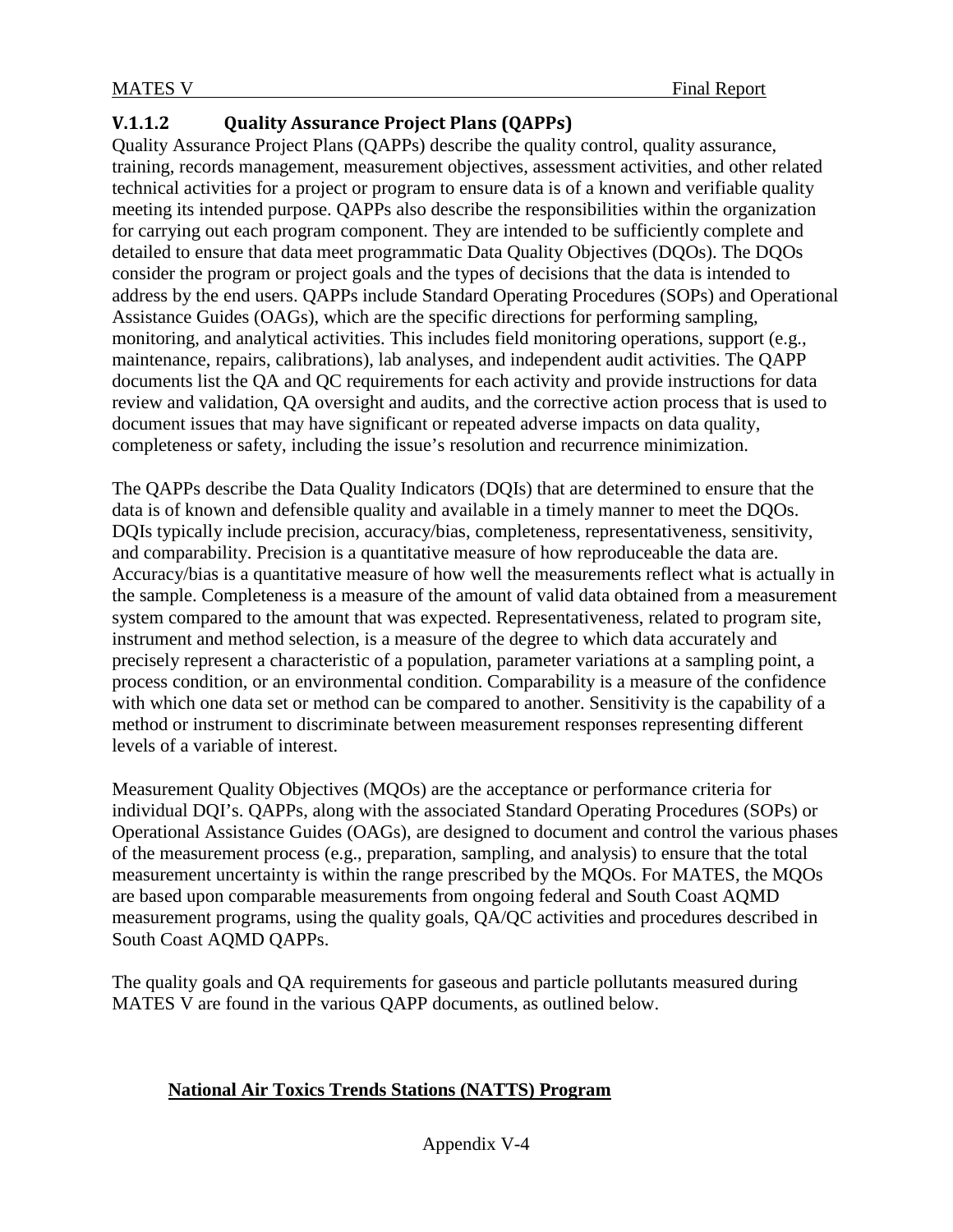The MATES V quality goals and QA/QC activities for monitoring ambient levels of volatile organic compounds (VOCs), carbonyls, hexavalent chromium, and polycyclic aromatic hydrocarbons (PAHs), and some metals were adopted from the U.S. EPA National Air Toxics Trends Stations (NATTS) program. The South Coast AQMD NATTS QAPP (South Coast AQMD, 2013a) was last revised in 2013 and is currently under revision to incorporate the October 2016 U.S. EPA revised NATTS Technical Assistance Document (TAD; U.S. EPA 2016) and other recent changes to program elements that have been implemented by South Coast AQMD.

### **Chemical Speciation Program**

The MATES V quality goals and QA/QC activities for monitoring and analyzing the components of fine particulate matter (PM2.5), including Organic and Elemental Carbon (OC/EC), Anions and Cations, and trace metals, were adopted from the U.S. EPA CSN program. The requirements can be found in the South Coast AQMD PM<sub>2.5</sub> Chemical Speciation Program QAPP (South Coast AQMD, 2014), which was last approved by the U.S. EPA Region 9 in May 2014. This QAPP is also under review by staff for revision to more fully incorporate both the U.S. EPA CSN Program, where analyses are done by national contract laboratories, and the South Coast AQMD supplemental chemical speciation program, where analyses are done by the South Coast AQMD laboratory (as done for MATES).

#### **Criteria Pollutant Monitoring Program**

The MATES V quality goals and QA/QC activities for monitoring and analyzing TSP-Lead (Pb) and PM2.5 fine inhalable particle mass were adopted from the U.S. EPA Criteria Pollutant Monitoring Program. These requirements can be found in the South Coast AQMD Criteria Pollutant Monitoring Program QAPP, which, at the time of the MATES V monitoring, had been last revised in 2016. It was recently revised again in April 2020 to incorporate revised programmatic elements and guidance, including the updated U.S. EPA Quality Assurance Handbook for Air Pollution Measurement Systems, Vol. II, Ambient Air Quality Monitoring Program (U.S. EPA 2017a,b). This latest QAPP revision was approved by U.S. EPA Region 9 in July 2020.

#### **Special Monitoring Program**

The South Coast AQMD Special Monitoring program provides air quality measurements in response to events such as wildfires, localized air quality concerns, and pollutants from local sources which also includes rule compliance and rule development monitoring. The MATES V quality goals and QA/QC activities for monitoring and analyzing ultrafine particles (UFPs) and black carbon (BC) can be found in the South Coast AQMD Special Monitoring QAPP (South Coast AQMD, 2013b), which describes the standardized practices and procedures followed by South Coast AQMD for monitoring other "noncriteria" pollutants and performing local-scale or facility focused measurement studies. The current version of this QAPP was last revised in 2013 and reviewed by U.S. EPA in August 2014. The Special Monitoring QAPP is undergoing incorporation into a new QAPP for Special Monitoring and AB 617 Community Air Monitoring Programs. As of this writing, this QAPP is under internal review.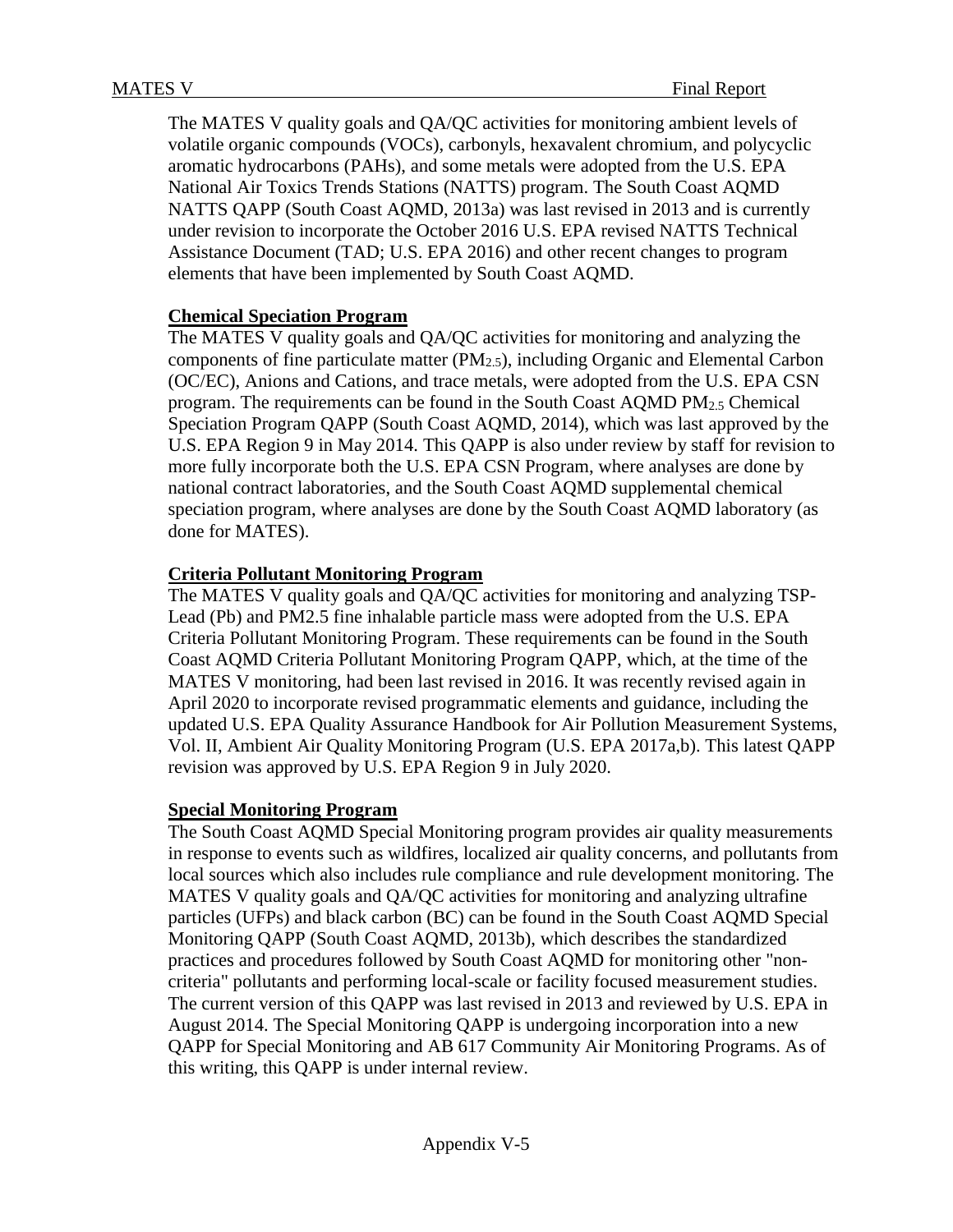### **V.1.2 Glossary of Quality Assurance Terms**

#### **Accuracy/Bias**

A determination of how closely reported data values are to true values. Annually conducted performance audits challenge the various samplers and instruments used in this program to assess their accuracy. All valid program data accepted as valid satisfy the criteria set forth in the representative QAPP and SOPs. Accuracy is expressed as "percent" deviation from true and is calculated as follows:

Percent Deviation from True = Indicated Value - True Value x 100 True Value

#### **Collocated Sampling**

The process of running two identical samplers concurrently at the same location. Collocated data measures a method's precision. One of the samplers is designated *A* and is treated as the true value; while the other sampler is designated *B* and is regarded as the indicated value.

#### **Data Completeness (DC)**

The percent of valid data points actually collected out of the total number of data points possible. The data completeness objectives for the MATES V program. DC is calculated using the following formula:

Percent DC  $=$  Total valid data points Total number of planned data points x 100

Data completeness for discrete sampling of air toxics for MATES V, including VOCs and PM metals, is informed by the South Coast AQMD NATTS QAPP, along with the current NATTS TAD (U.S. EPA 2016). A valid sample is one that was collected, analyzed, and reported without null flags, including make-up samples. Note that samples below the MDL that are valid are included as complete. The measurement quality objective for air toxics for annual sample collection completeness is that  $> 85\%$  of the scheduled annual air samples on a 1-in-6-day sampling schedule must be valid, equivalent to 52 of the annual 61 expected samples (51 during years when there are only 60 collection events). Invalidation of data beyond this threshold triggers a corrective action process to review the cause and to improve sampling, quality control, or analysis procedures, as needed.

For MATES V continuous data (i.e., BC, UFP, meteorology), the Special Monitoring and Criteria Pollutant QAPPs specify a 75% completeness goal of all possible hourly measurements. The continuous measurements for MATES V greatly exceed the 75% goal.

#### **Performance Evaluation**

An instrument audit procedure conducted to establish individual analyzer and overall sampling and analysis accuracy. Probe audits are used to measure the integrity of both the sampling and analysis systems. Flow audits measure the accuracy of the flow metering devices that assure the sample's temporal representativeness. Gas standard audits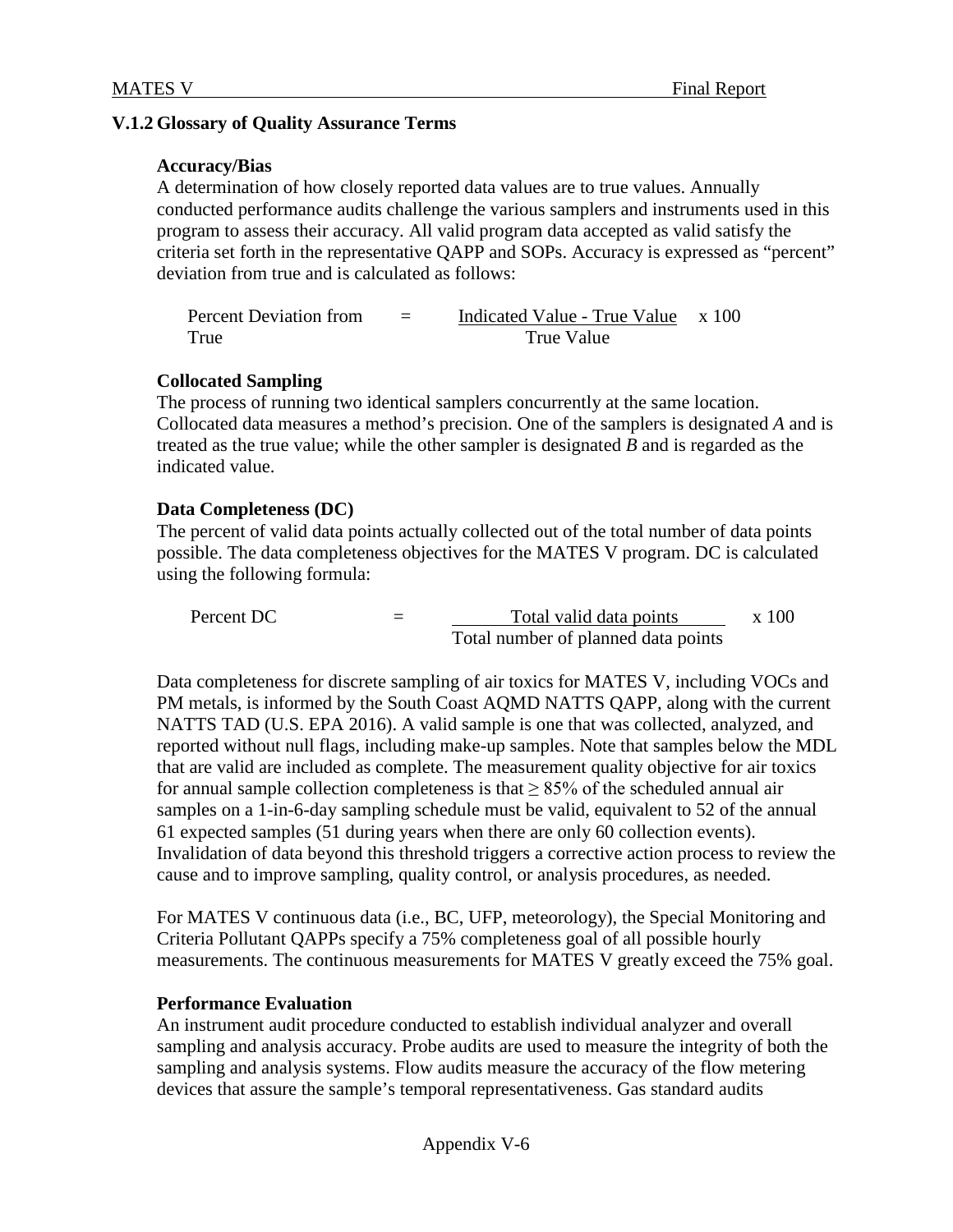determine accuracy of laboratory analyzers in measuring known concentrations of toxic compounds.

### **Performance Test (PT)**

A procedure from which data collected by execution of a particular test method to analyze samples containing a known amount of an analyte is used to assess compliance with a data quality objective. This is typically performed on but not limit to laboratory analyses performed in support of the NATTS program.

#### **Precision**

The measure of monitoring system repeatability. Precision is determined by amassing a variety of measurements of the same true value over a period of time and assessing the variability of those measurements.

#### **Quality Assurance (QA)**

The practice of establishing procedures external to the day-to-day monitoring operations that indicate whether air quality data is accurate, representative, precise, and complete enough to satisfy the needs of the data users. QA activities include, but are not limited to, system and performance evaluation audits and collocated and parallel sampling.

#### **Quality Control (QC)**

Any procedure incorporated into the internal, day-to-day operations of collection and analysis of samples to satisfy the data user's need for valid data.

#### **Representativeness**

The goal that samples are representative of both temporal and/or spatial scales at all sites. This is accomplished by conforming to 40CFR58 siting and sampling requirements.

#### **System Audit**

An inspection and review of the monitoring program, typically including training, records management, instrumentation, data flow and problems that can impact data quality or completeness.

#### **V.2.MATES V Quality Assurance Activities**

MATES V monitoring was accomplished with discrete 24-hour samples, except for the continuous black carbon (BC), Ultrafine Particles (UFP), and meteorology data. The discrete canister VOC, carbonyl, and PM-speciation samples were prepared by the laboratory staff, then sampled in the field and returned to the lab by the field operations staff with chain-of-custody (COC) documentation. The sample data and supporting information was entered into the laboratory information management system (LIMS) for the laboratory analysis and data validation. Following this, the data was submitted to the U.S. EPA AQS and the MATES V databases. The continuous data was collected onsite using data loggers and telemetered in nearreal-time to the South Coast AQMD Data Management System (DMS) for further review and validation prior to inclusion in the MATES V database.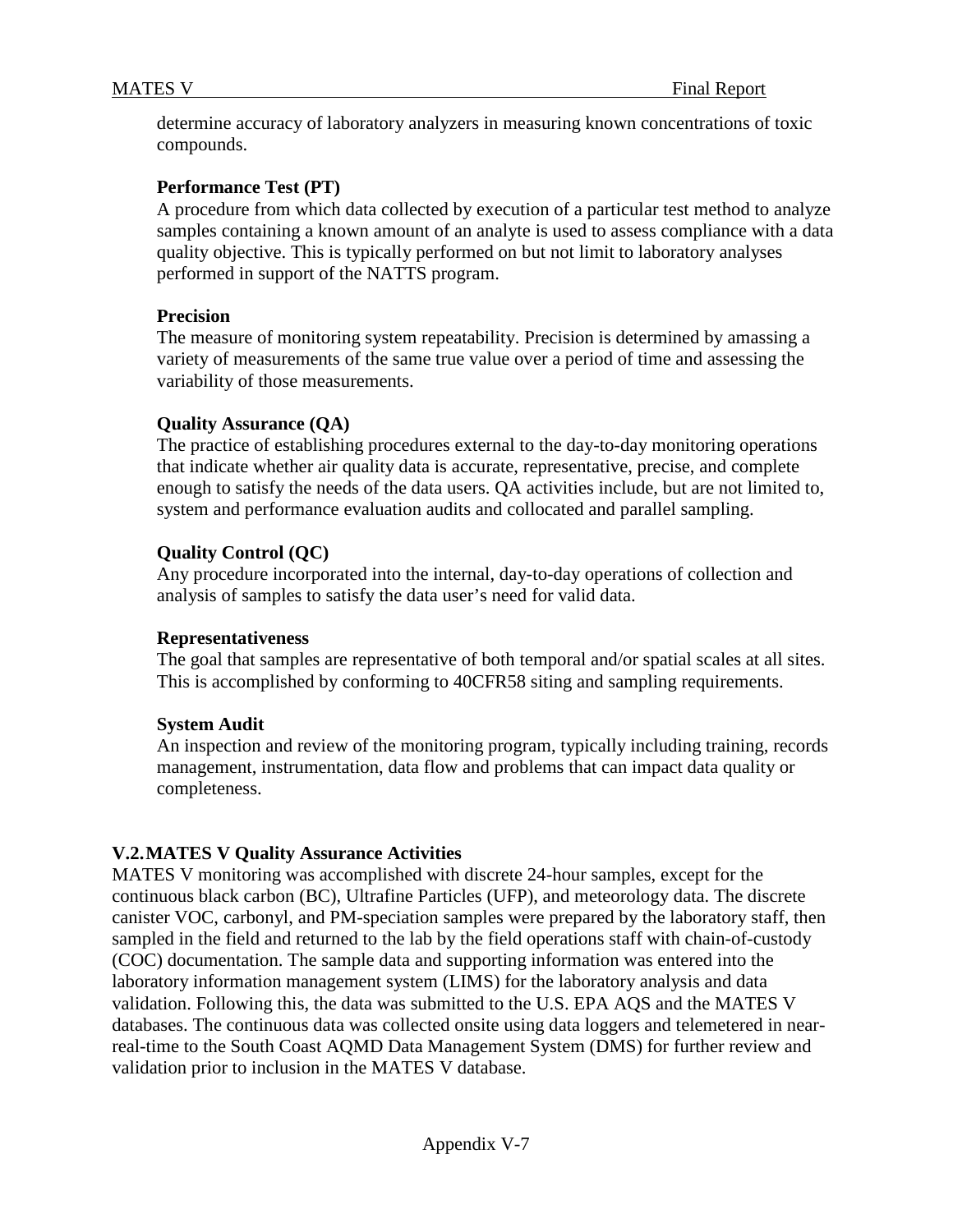The MATES V field monitoring and laboratory instruments, performance specifications, acceptance testing, siting, operations and sampling schedules, quality control (QC) checks, calibrations, repairs, recordkeeping, and data handling are described further in the QAPPs listed above that support ongoing South Coast AQMD monitoring and analysis programs, along with the associated operations, support, QA and laboratory SOPs. Those documents also further describe analytic procedures and methods employed by the laboratory, as well as the sample handling and chain-of-custody (COC) protocols that impact both the field collection of samples and the lab analytic process. Those intersecting program documents, records, procedures and quality objectives and acceptance criteria provide the backbone for the MATES measurements and analyses. Section III.3 of Appendix III also describes canister use and cleaning, sample distribution, and the sampling media and analytic methods used for canister-sampled VOCs, carbonyls, TSP and PM2.5 filter-based samples. The filter samples are used for determination of hexavalent chromium and other metals, ions, total mass, organic carbon (OC), elemental carbon (EC) and total carbon (TC).

For MATES V, the South Coast AQMD Quality Assurance Branch conducted independent instrument performance evaluation audits on a semi-annual basis for the MATES V canister VOC, carbonyl, and filter-based PM sampling instruments at all stations. The QA Branch auditors also conducted systems audits of the program monitoring and support activities, site maintenance, and safety, including review of COC forms, maintenance sheets, work orders, and the station and instrument logbooks. Due to the overlap of MATES with the NATTS, CSN and lead (Pb) programs, laboratory analyses performance tests (PTs) were conducted during MATES V to verify acceptable levels of bias in laboratory analysis as compared to other laboratories performing the same analyses under federal programs and to known spiked samples.

# **Corrective Action Process**

For issues that arose during MATES V with potential to impact data quality or safety, beyond the normal application of routine quality assurance checks, calibrations, repairs, and data validation, the South Coast AQMD Corrective Action Process was employed. The Quality Assurance Alert (QAA), as described in Operations Assistance Guide (OAG) QA0002, is used by staff to inform the QA Branch and relevant supervisors and managers of a potential concern. The Corrective Action Request (CAR), described in OAG QA0001, is issued by the QA Branch to document significant issues and their resolution, including those resulting from an audit finding or in response to a QAA. The closure of a CAR includes documenting the issue and its resolution along with steps taken to avoid recurrence.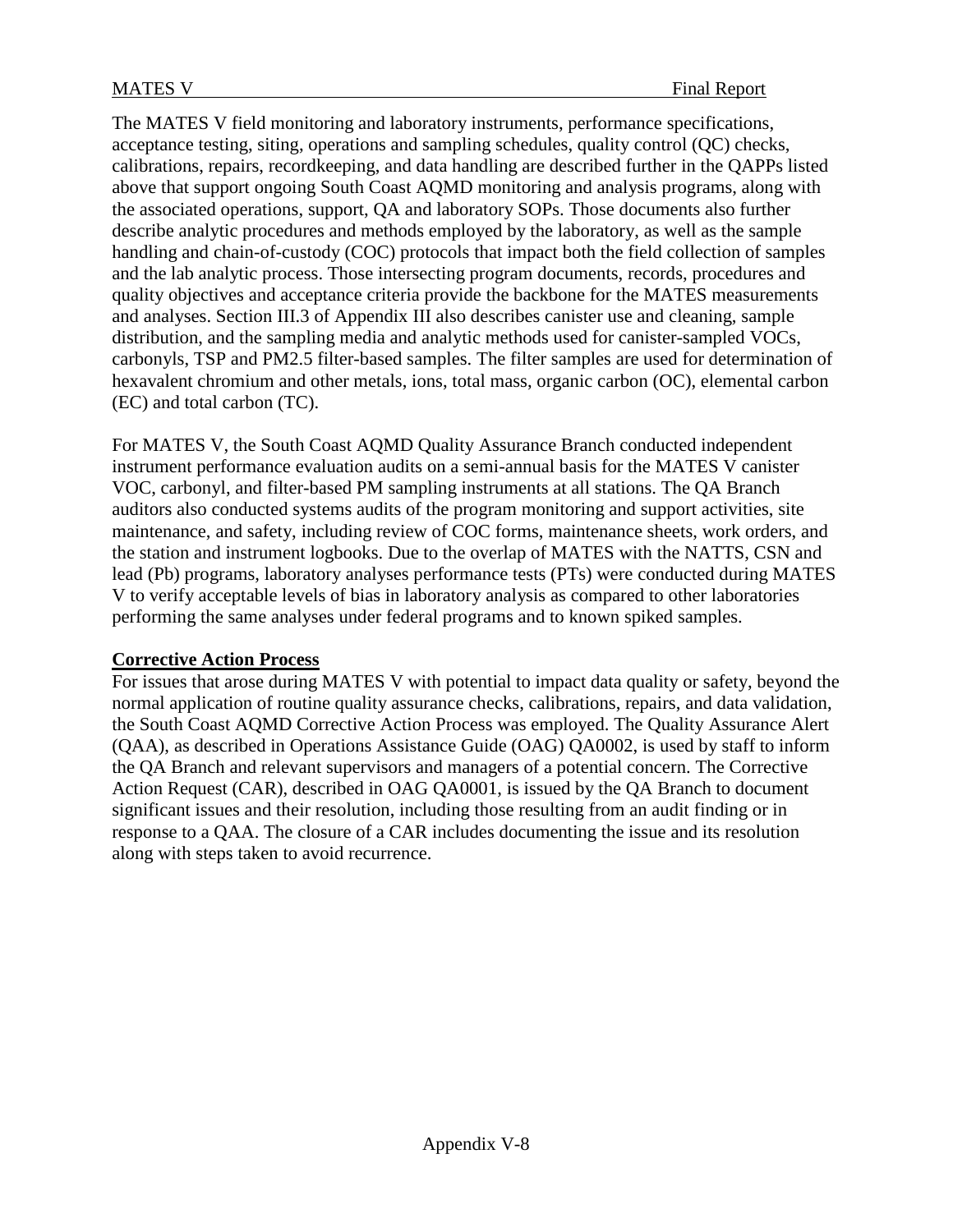# **V.3.MATES V Sampling Issue and Data Treatment**

#### **Sampling Issue**

Sampling manifold issues occurred during the MATES V sampling period (May 2018 through April 2019), evident in VOC canister and carbonyl samples from three monitoring stations (Central Los Angeles, Rubidoux and Anaheim).<sup>[2](#page-8-0)</sup> This was discovered during the South Coast AQMD Laboratory data validation process as staff noted anomalously high concentrations of carbonyls as compared to historic data. Lab and field operations staff informed the Quality Assurance Branch about the anomalous data with a Quality Assurance Alert (QAA), submitted near the end of MATES V. This triggered further investigation, evaluation, a data treatment plan, and other corrective actions to resolve the issue and minimize the potential for future recurrence and documented in a Corrective Action Request (CAR).

The canister VOC and carbonyl monitoring through the manifold at Central Los Angeles and Rubidoux was ongoing prior to the start of MATES V, due to sampling for NATTS and PAMS. The canister VOC and carbonyl sampling manifold and samplers at Anaheim were operational by April 2018, installed specifically for MATES V.

To identify the occurrence of manifold issues and to assess the severity and time periods of concern, the following were reviewed:

- Manifold system flow checks (flow differential measured at the inlet and after the manifold) to test for leak potential, conducted at all ten MATES V sites. Note that the routine sampler QC flow checks, flow rate verifications/calibrations, and flow rate audits were not able to identify the manifold leaks; testing of the manifold system was needed.
- Sample data for the presence of an indoor air signature potentially due to a leak (e.g., formaldehyde, acetaldehyde, etc. from shelter building materials & furnishings).
- Manifold system records (e.g., station and instrument logbooks, maintenance sheets, and chain-of-custody forms) for potential root causes and timing.
- The physical manifold configuration, fittings, connections, and instruments where leaks were suspected.

The manifold flow tests done at all ten MATES V stations indicated leaks at Rubidoux and Central Los Angeles and a relatively more severe leak at Anaheim. Through physical review of the manifolds at these sites, the cause of the manifold leakage was determined in each case to be loose fittings on the manifold ports, likely due to operator error. For the Anaheim site, a ferule was missed on the manifold inlet upon installation for MATES V. At Central LA, all the fittings

<span id="page-8-0"></span><sup>&</sup>lt;sup>2</sup> Note that this sampling manifold issue also impacted other program samples on the same manifold at Central Los Angeles and Rubidoux, as follows: VOC and carbonyl sampling data for NATTS (same samples as MATES V), Photochemical Air Monitoring Stations (PAMS), and CARB Air Toxics Program (VOC canister samples only, since CARB carbonyls are not on the manifold).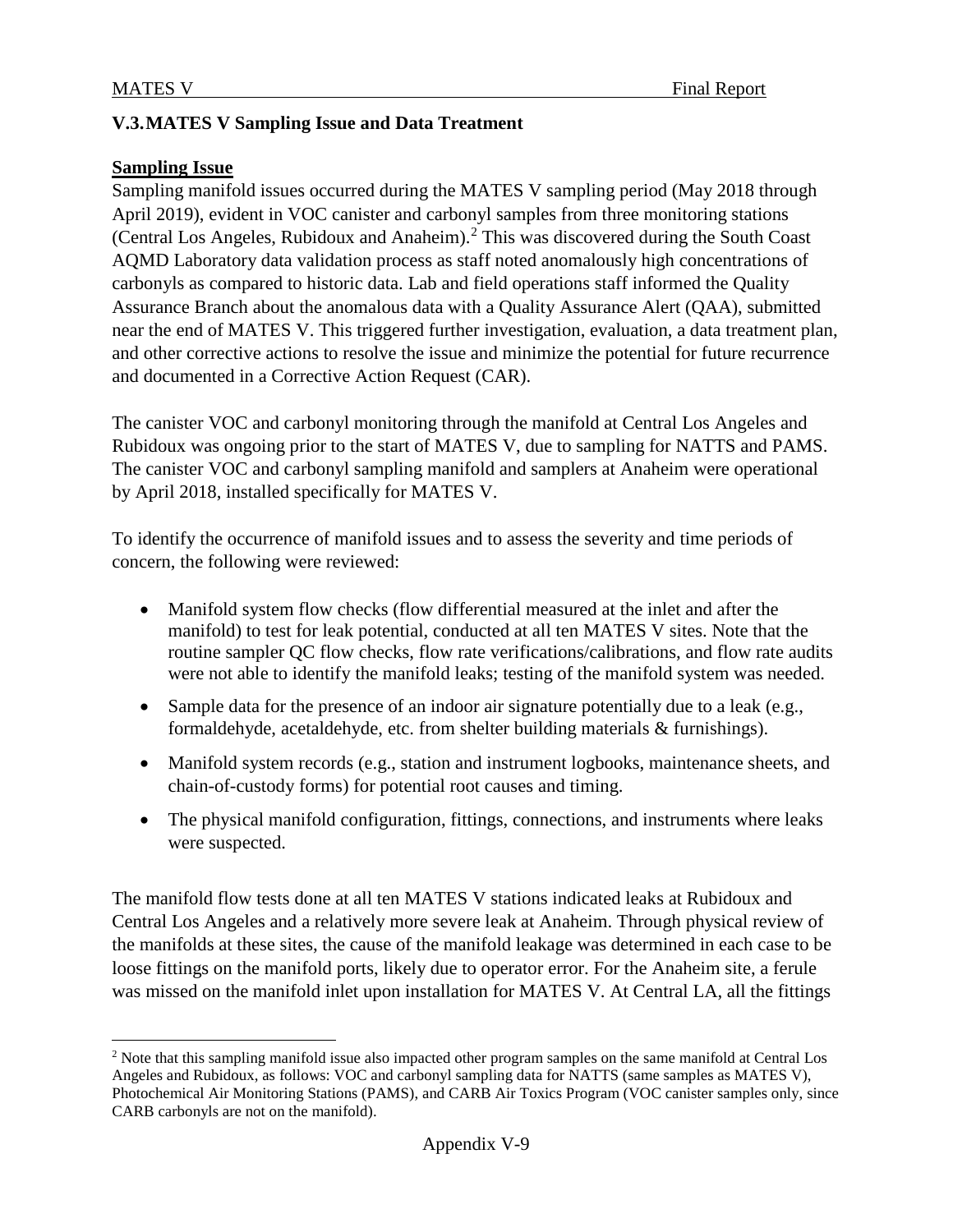were connected but, when evaluated further, staff noted that some were not completely tight. At Rubidoux, a loose cap was found on an unused manifold port.

Records, including the data, logbooks, maintenance sheets and chain-of-custody forms were reviewed and compared to the atypical shifts in the MATES V data by compound and station to evaluate the period of concern. Using the timing of the presence of an indoor air signature in the analyzed data and the manifold-related records, the timing of the leak problems was associated with field operations activities that impacted these manifolds. For Anaheim, the change from outdoor carbonyl sampling with the Xontech 924 to indoor sampling with the ATEC 8000, starting with the April 2, 2018 sample, showed elevated formaldehyde and acetaldehyde. The missing ferule at the inlet occurred at the initial installation of the manifold for MATES V and was not resolved until the end of the study. With this timing, along with laboratory analysis indicating the strong presence of indoor air for the entire sampling period, all MATES V canister VOC and carbonyl data were invalidated for Anaheim.

For Central Los Angeles and Riverside, the manifold flow checks indicated the presence of leaks, although these leaks were less severe compared to the issues at Anaheim. At Central Los Angeles, the timing of the problem was associated with a manifold cleaning procedure completed prior to the August 18, 2018 sample run that was apparently exacerbated shortly thereafter on September 25 by the replacement of a carbonyl sampler in the manifold. This issue was significantly improved by tightening the loose fittings but was not fully resolved until a large O-ring connecting two manifold parts was replaced to pass a manifold leak test in April 2019.

At Rubidoux, the signature of indoor air in the carbonyls data helped define the period of concern, after the outdoor Xontech 924 was changed to an indoor ATEC 8000 carbonyl sampler on the manifold, at the beginning of April 2018. With that change, slightly elevated carbonyls were evident. A review of manifold-related activities from the station and instrument logbooks conservatively identified the period of concern back to the prior manifold cleaning in late 2017. The later sampling data indicated that the leaks were further exasperated, starting in late July 2018, as indicated by an increased indoor air signature. This was likely associated with manifold activities that included the addition of a Picarro continuous formaldehyde instrument for testing. The leak identified at Rubidoux was a loose fitting of a cap on an unused port of the manifold. Tightening the loose fitting in February 2019 resolved this issue.

The leakages were primarily indicated by unusually elevated formaldehyde and acetaldehyde concentrations for the MATES V samples. The concentrations of these analytes were consistent with emissions from station building materials, such as flooring and wallboard. Since the leaks were associated with loose or missing fittings and not from completely disconnected sampling lines, the sampled air was still deemed to be predominantly ambient outdoor air after a thorough statistical evaluation and additional tests. To further evaluate the impact of indoor air leakage on the analyzed compounds, staff conducted indoor/outdoor concurrent VOC canister and carbonyl sampling at each location. These samples were analyzed to identify the potential for the leaks to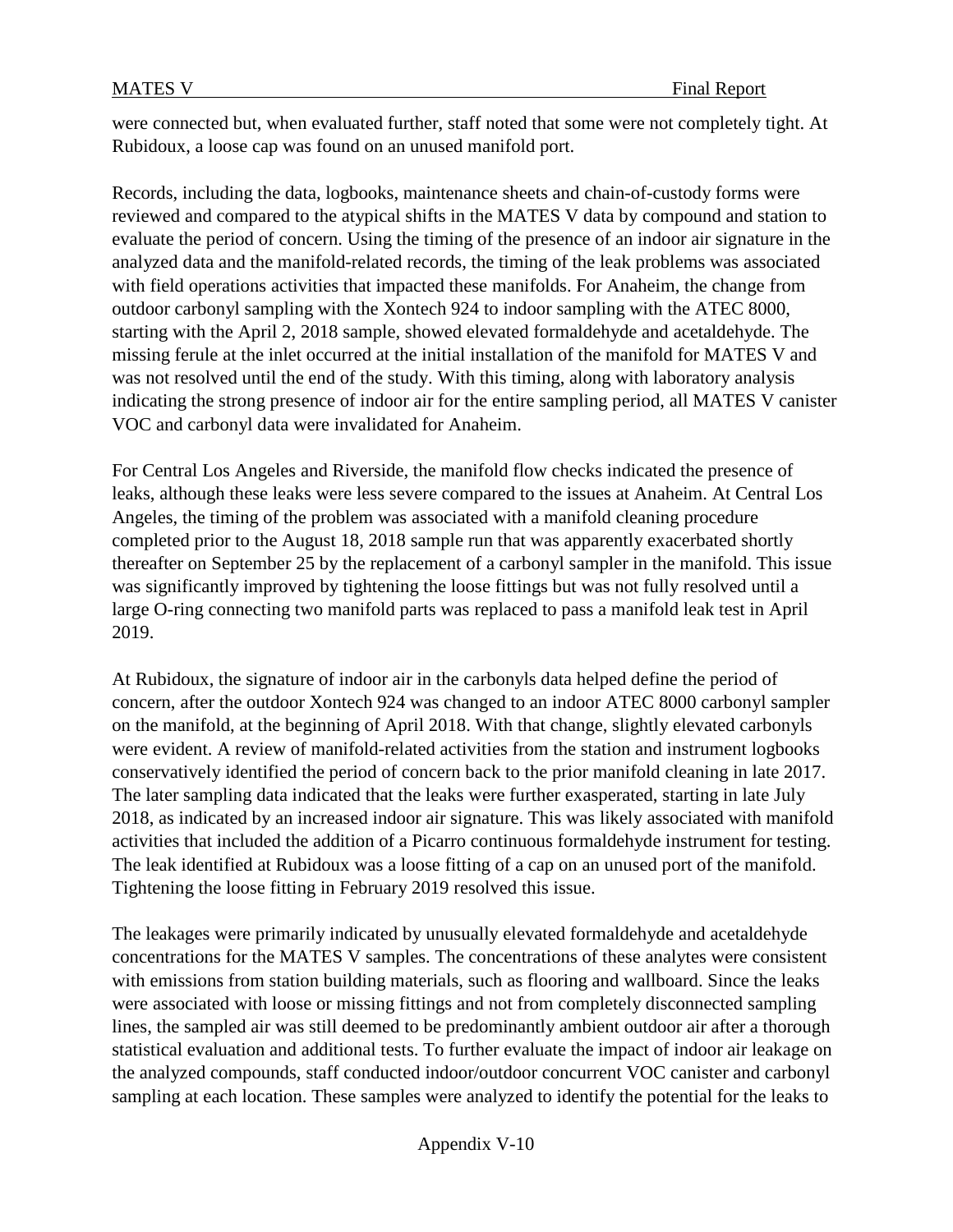bias data, by analyte. This sampling also helped to discount initial concern that the elevated values might have been due a nearby ambient source. Staff also reviewed the suspect sample data as compared it to historical data, including PAMS, NATTS, CARB Toxics Program data, as well as to the current and prior MATES data to assess data outliers.

The MATES V portion of the data collected with each of the sampling manifolds included 22 canister VOC compounds and 4 carbonyl compounds. This issue did not impact PM2.5 chemical speciation and metals monitoring, as samplers used to collect these type samples were not attached to the compromised manifolds. Criteria pollutant gases are sampled using a separate manifold which was also not compromised; hence they were not impacted.

# **Data Treatment Plan**

Laboratory staff used statistical methods to identify effective screening tools for data outliers (i.e., false positives/negatives). The following data treatment plan was used for the South Coast AQMD samples, including those for MATES V:

- Invalidate all manifold-sampled carbonyls with a null code in the U.S. EPA Air Quality System (AQS) database (BJ= Operator Error). Overall, the indoor/outdoor samples indicate a significant indoor air bias. Routine sample data indicates significant outliers compared to historical trends.
- Invalidate VOC canister data point outliers, by species, with a null code in AQS (BJ= Operator Error), if three conditions are met: (1) indoor/outdoor samples indicate indoor air bias; (2) data points screened as outlier by statistical outlier tests; and (3) data points inconsistent with 5- or 10-year trends, with seasonal variation considered.
- Flag remaining VOC compound data points with a qualifier code in AQS  $(3 = Field$ Issue) to inform data users of the potential issue. In this case the indoor/outdoor sampling did not indicate a significant indoor air contamination bias and the data were not determined to be outliers based on statistical tests and appeared to be consistent with historical trends.

Table V-1 shows the period of the manifold leaks at each station, along with the percentage of the MATES V data invalidated for each site. Due to the presence of significant outliers and a more significant indoor presence of these species in the indoor/outdoor sampling, all MATES V carbonyl data was invalidated during the leak period for the three stations. The invalidated analyte data was removed from the database and replaced with a null code (AQS Null Code BJ, Operator Error). When compared to historical data, the MATES V VOC canister samples for Central Los Angeles and Rubidoux did not indicate outliers for those analytes and the indoor/outdoor sampling did not indicate a significant indoor bias for these analytes; therefore, no MATES V canister data was invalidated at these sites. However, the data was flagged with a qualifier code (AQS Qualifier Code 3, Field Issue) to warn data users of potential data issues should they become evident during data analysis. Due to the more severe magnitude of the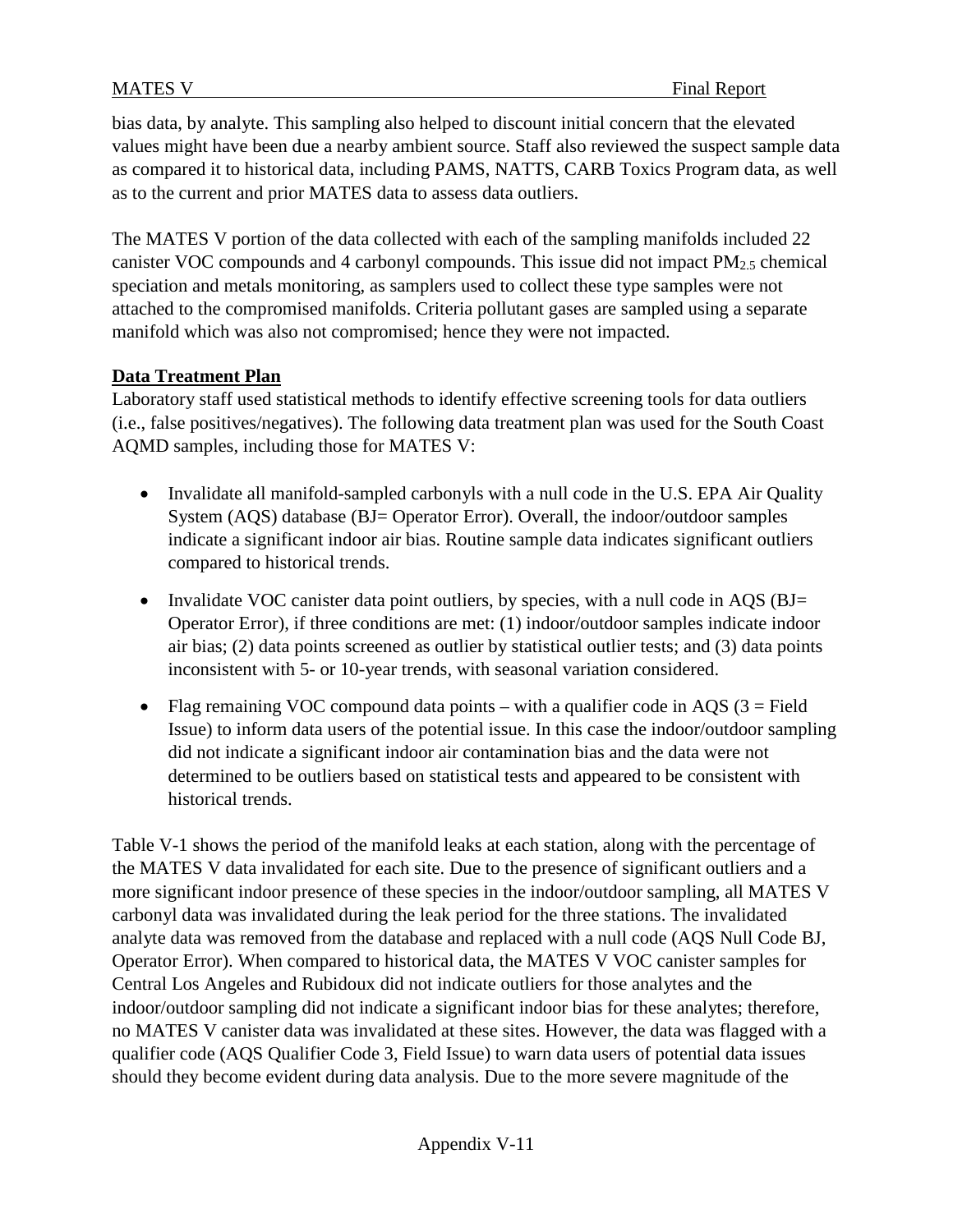manifold leak at Anaheim throughout the entire MATES V sampling period, all VOC data from this site was invalidated.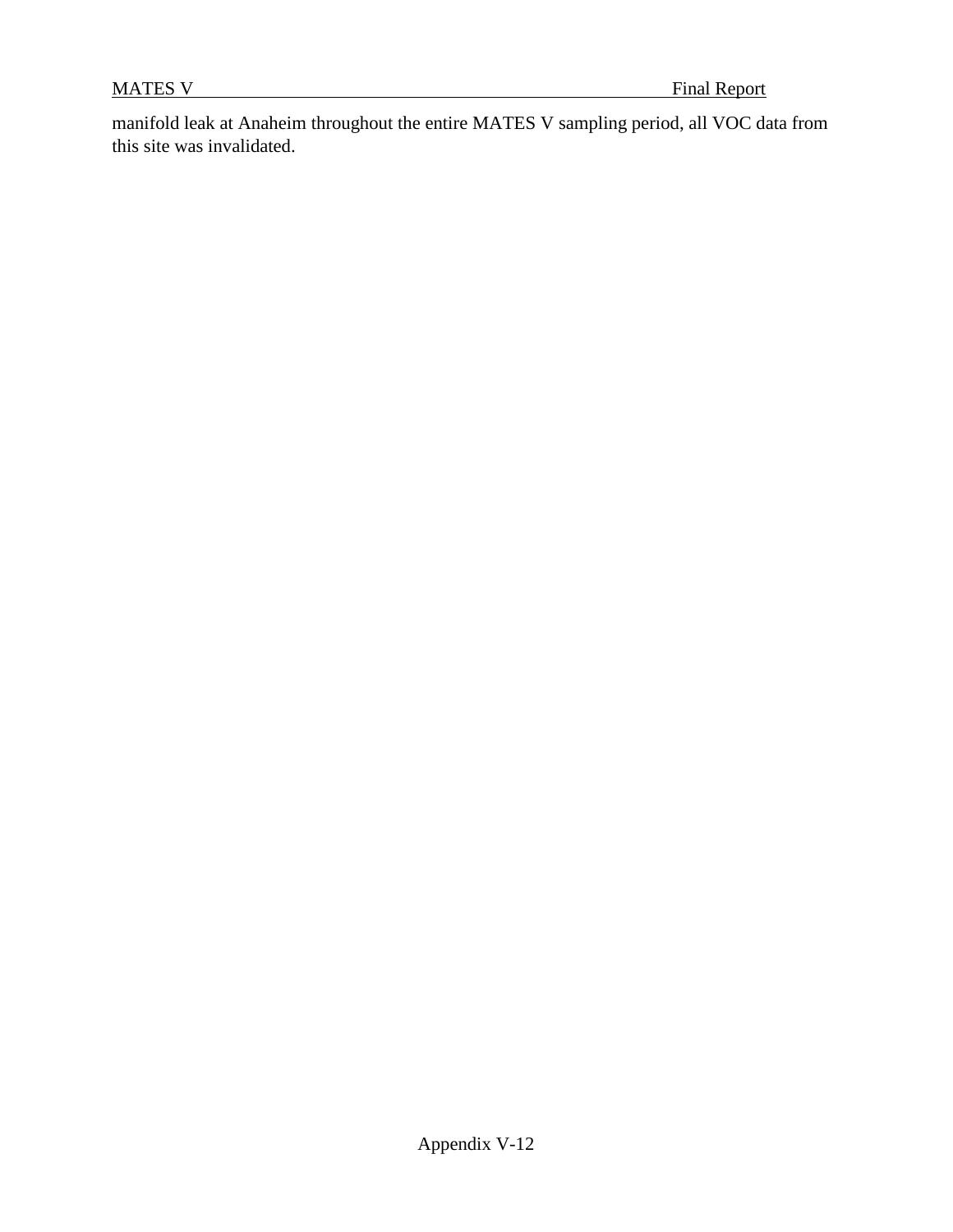|                                                                       | <b>Rubidoux</b>                                   | <b>Central</b><br><b>Los Angeles</b>          | Anaheim                                        |
|-----------------------------------------------------------------------|---------------------------------------------------|-----------------------------------------------|------------------------------------------------|
| <b>MATES V Sampling Period (1 Year):</b> 5/1/2018 - 4/30/2019         |                                                   |                                               |                                                |
| <b>MATES V</b><br><b>Manifold Leak</b><br><b>Period</b>               | $5/1/2018 - 2/19/2019$                            | $8/18/2018 - 4/25/2019$                       | $5/1/2018 - 4/30/2019$                         |
| Percent of<br><b>Invalidated VOC</b><br><b>Samples</b>                | $0\%$<br>$(0 \text{ of } 61 \text{ samples})$     | $0\%$<br>$(0 \text{ of } 61 \text{ samples})$ | 100\%<br>$(61 \text{ of } 61 \text{ samples})$ |
| <b>Percent of</b><br><b>Invalidated</b><br>Carbonyl<br><b>Samples</b> | $80\% *$<br>$(49 \text{ of } 61 \text{ samples})$ | 69%<br>$(42 \text{ of } 61 \text{ samples})$  | 100\%<br>$(61 \text{ of } 61 \text{ samples})$ |

### **Table V-1. Manifold Leak Periods and Percentages of VOC and Carbonyl Data Invalidated by Site during the 1-Year MATES V Sampling Period**

includes 2 Rubidoux carbonyl samples that invalidated due to other sampler run issues

# **Corrective Actions**

South Coast AQMD staff implemented corrective actions to minimize the chance of similar manifold issues occurring in the future. These actions have strengthened the sampling system operations, maintenance, calibration, and audit procedures, along with stressing the timely identification and reporting of potential sampling concerns raised during the laboratory analysis. The revised procedures enhance the periodic maintenance of the entire sampling system (i.e., inlet, manifold, and sampling instruments), including cleaning, leak tests, flow tests, blanking and known standard challenges, records review, and audits. Routine physical manifold review and manifold leak testing follows significant manifold modifications or instrument changes, manifold cleanings, or when routine laboratory analyses or the analysis from an instrument challenge test (zero air blanking and known standard challenge) indicates the distinctive signature from common indoor air analytes. Reviews of the entire manifold system are also done with the twice-annual canister VOC and carbonyl sampler flow audits by the Quality Assurance Branch.

Several manifold design and handling procedures were implemented or enhanced. The larger manifolds, used at Central Los Angeles and Rubidoux, were replaced to remove potential for leakage where two glass manifolds were joined, now using a single-piece glass manifold with fewer connection ports. Revised VOC manifold sampling system procedures now require replacing all O-rings at each cleaning. Work on the manifold systems is to be done by trained personnel, with oversight by experienced staff. The use of the VOC manifolds for testing instruments or temporary studies (other than MATES, NATTS, and PAMS) has been restricted. The CARB Air Toxics Program canister VOC sampling was recently removed from the Central Los Angeles and Rubidoux manifolds to provide routine, independently analyzed collocation samples that can be used for data comparison to help identify potential concerns.